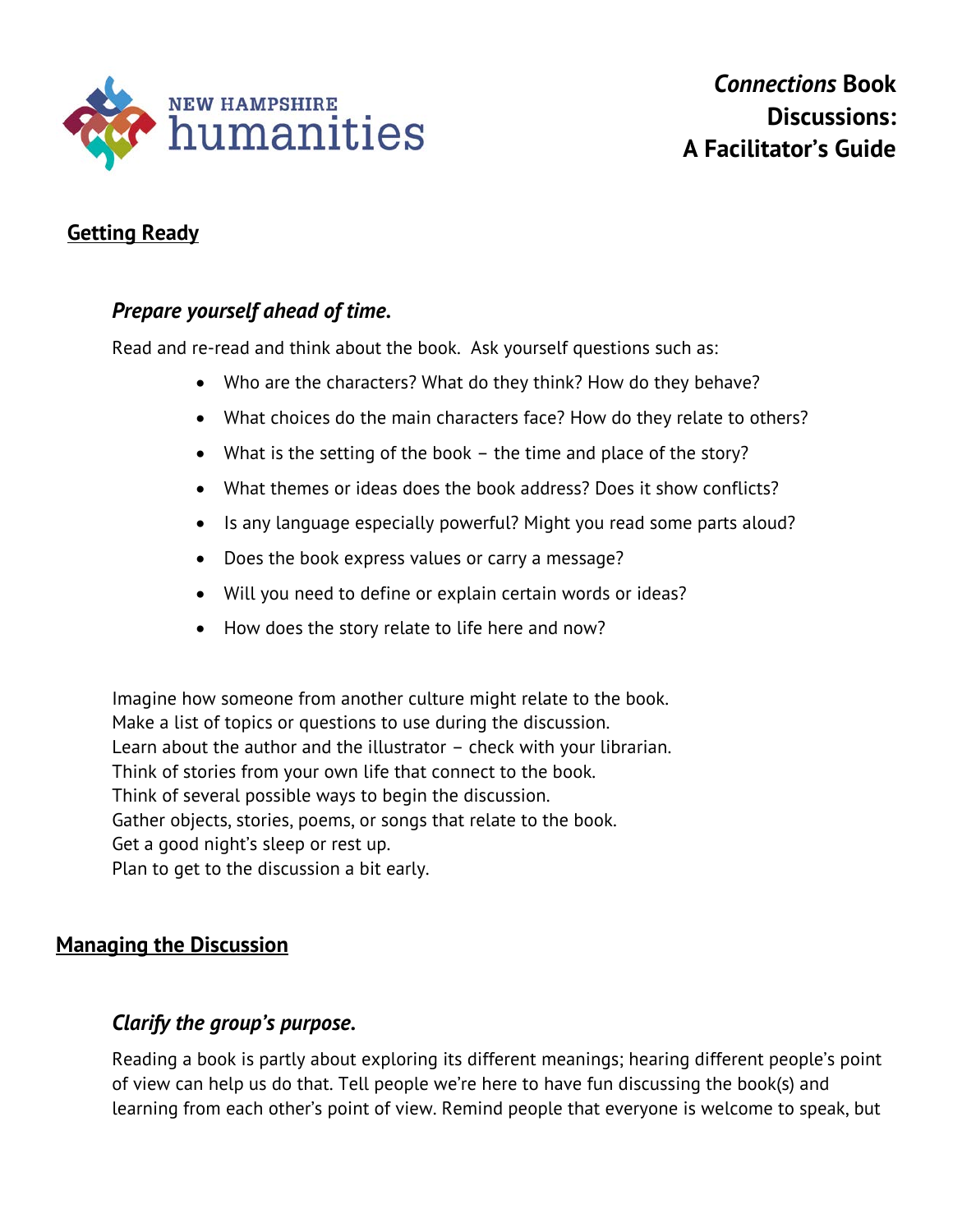no one should feel pressured to speak. Speaking in turn, rather than interrupting, will give everyone a chance. It's fine to disagree, but not to judge someone else's ideas.

# *Start the discussion with general questions.*

Ask people to notice and comment on the illustrations. Read a page or portion of the book aloud; ask a question about that part. Remind people about the story by asking about characters and setting:

- Who are the main people or animals in the story?
- What are they like?
- Where and when does the story take place?

Ask the group to summarize the plot, especially if you think some people haven't read the story.

- What happened in the story?
- How does it begin? And then what happens?

You might start the discussion with something you found humorous or especially meaningful.

# *Encourage and acknowledge each person's participation.*

- Make eye contact with people in the group.
- Listen carefully to each person's comments, and ask questions that build on what is said.
- Mention people's contributions in your next questions. For example: "Christie says that seeing the bear in the cage made her feel angry about zoos. Did anyone else feel either the same or different?"
- Ask participants if anything in the book reminds them of their own lives.
- Ask participants how children reacted or might react to the book.

## *Encourage people to engage with each other.*

If someone asks a question, repeat the question to the group.

You might try dividing the group into groups of two or three for a five-minute mini-discussion about one or two issues or questions.

Ask: "Who has a reaction to Joe's opinion/feelings/concerns about this?"

## *Manage the discussion to ensure maximum participation.*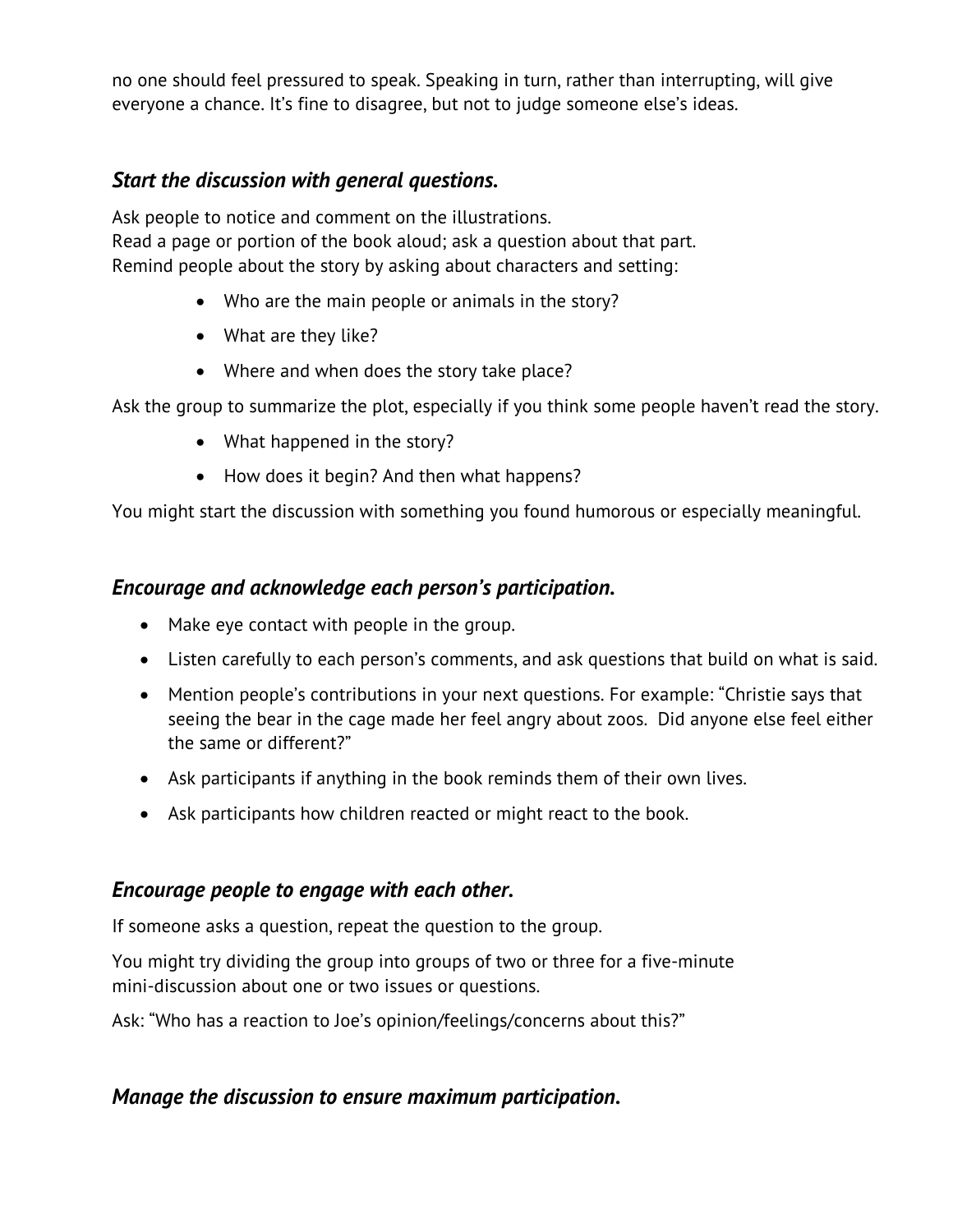Silences are OK to give people time to think, but be prepared with questions, stories, objects, etc. to keep the discussion moving.

Interrupt people who repeatedly take up more than their share of time: "You've given us a lot to think about, Jane; let's see what others have to say."

If two people are arguing over a specific point, intervene with: "These are two very interesting points of view; does anyone else have an opinion?"

Feel free to present interesting information and personal stories, but avoid lengthy lectures.

Ask questions people can respond to even if they haven't read the book.

If appropriate, take time to go around the circle so people can participate without having to claim the floor. Tell the group it's OK to pass.

If discussion is heated, suggest that people use a "talking stick." Whoever has the stick can speak and they invite the next speaker by passing on the stick. You can call back the stick as necessary. Again, the students can pass.

Ask questions that elicit thoughtful, short answers: If you were going to rename this book, what would you call it?

## *Connect the book's themes to participants' lives and choices.*

Ask:

- Does this book remind you of anything in your own experience?
- What do you think the author might want us to learn from this book?
- If you were the main character, would you have made the same choice?
- Which character in the book reminds you most of yourself? Why?
- How are your experiences similar to and different from the people portrayed in the book?

## **Closing the Discussion**

## *Create a sense of closure in order to end the discussion.*

Say: "We only have five minutes left before we need to end. Does anyone have any final thoughts?"

Summarize the different points of view expressed.

Compare the two or three different books discussed during the session.

Remind people about the date and time of the next meeting.

Mention what you learned or enjoyed from the session.